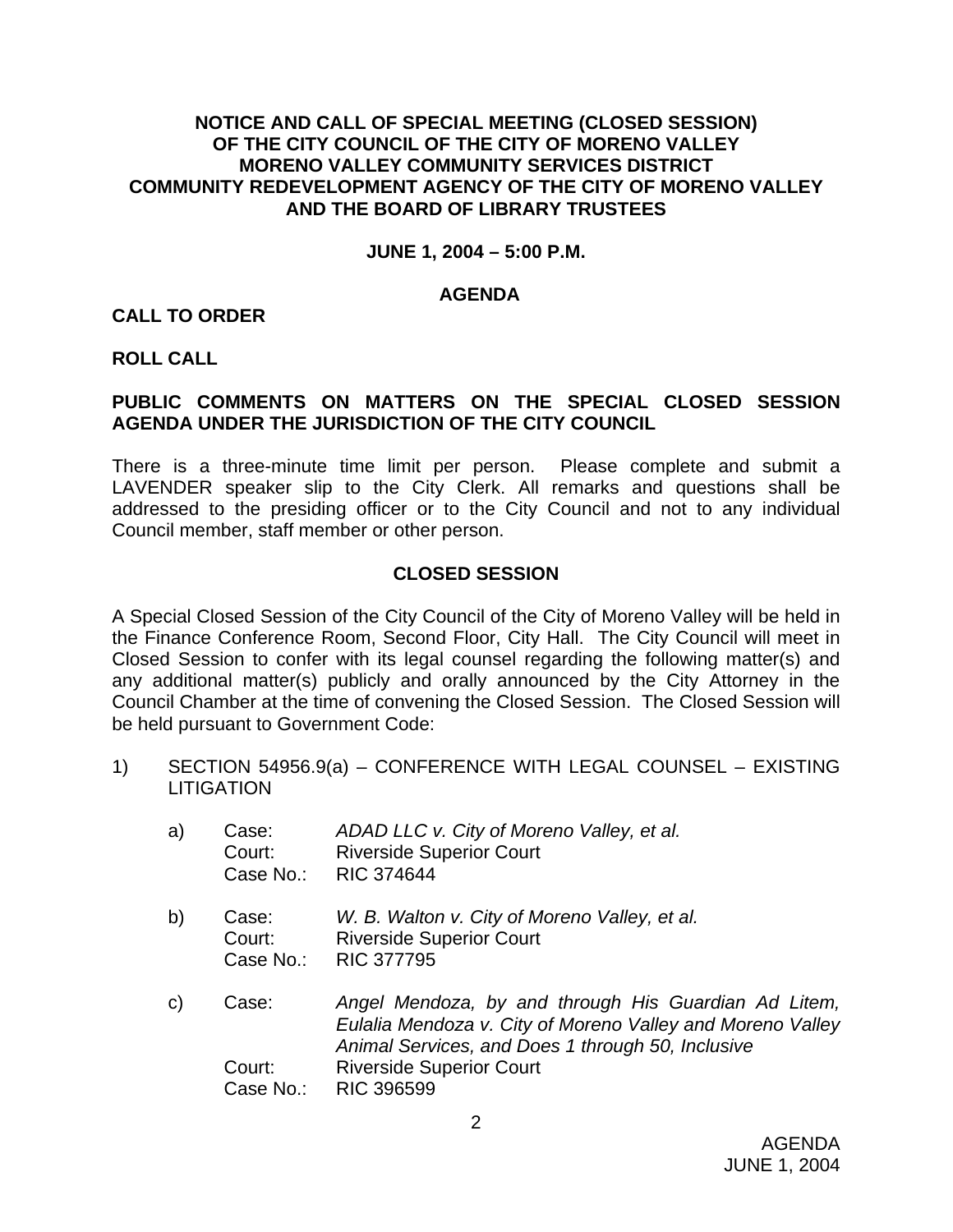- d) Case: *Suarez v. City of Moreno Valley*  Court: Riverside Superior Court Case No.: RIC 396766
- e) Case: *Lauren Lynn Baisden, by Dolores Baisden her guardian ad litem v. City of Moreno Valley*  Court: Riverside Superior Court Case No.: RIC 404900
- f) Case: *Public Entity Risk Management Authority v. City of Moreno Valley, City of Palm Desert, City of Simi Valley, City of Palm Springs, City of La Quinta, City of Hemet, Coachella Valley Association of Governments, City of Rolling Hills, and DOES 1-50*  Court: Riverside Superior Court
	- Case No.: INC 038382
- g) Case: *Vandel Ridge v. City of Moreno Valley, et al*. Court: Riverside Superior Court Case No.: RIC 411064
- h) Case: *Citizens to Enforce CEQA v. City of Moreno Valley, et al.* Court: Riverside Superior Court Case No.: RIC 403114
- i) Case: *Zamora v. City of Moreno Valley*  Court: Riverside Superior Court, Small Claims Division Case No.: RIS 166269
- 2) SECTION 54956.9(b)(1) CONFERENCE WITH LEGAL COUNSEL SIGNIFICANT EXPOSURE TO LITIGATION Number of Cases: 3
- 3) SECTION 54956.9(c) CONFERENCE WITH LEGAL COUNSEL INITIATION OF LITIGATION Number of Cases: 3
- 4) SECTION 54956.8 CONFERENCE WITH REAL PROPERTY NEGOTIATOR
	- a) APN 486-084-001 Southeast corner of Perris Boulevard and Filaree Avenue Apparent Owner: Kamal and Wafaa Batech Agency Negotiator: John Strickler